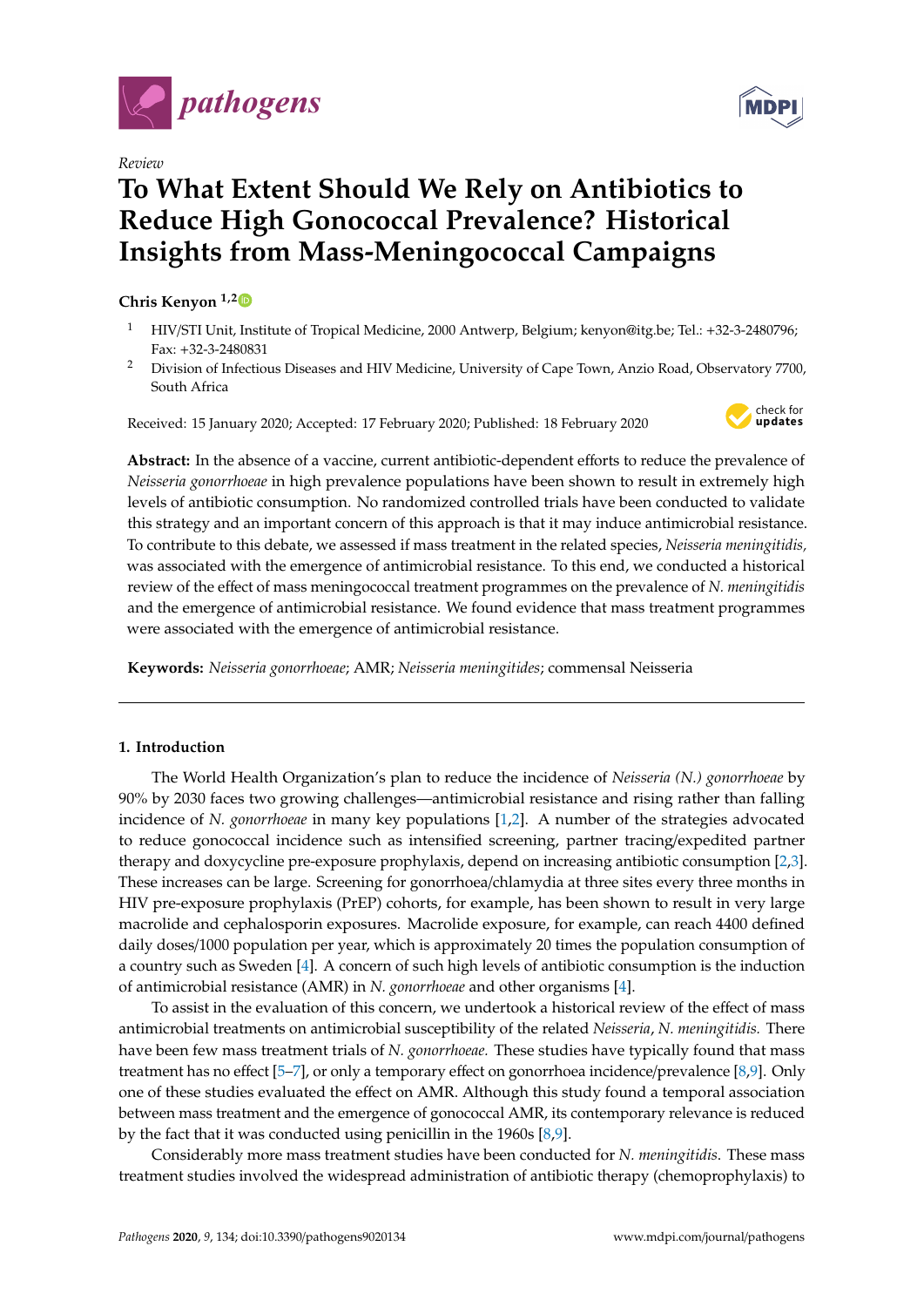a community with either excess cases of meningococcal disease or a raised prevalence of asymptomatic *N. meningitidis* [\[10–](#page-4-8)[13\]](#page-4-9).

Although there are important differences in the mode of transmission, preferred site of colonization, clinical presentation and host immune response between *N. meningitidis* and *N. gonorrhoeae*, there are also considerable similarities [\[14,](#page-4-10)[15\]](#page-4-11). Despite being the only two species in the *Neisseria* genus that are classified as strict human pathogens, the majority of both infections are asymptomatic and resolve spontaneously. Both infections cluster in particular population groups. In the case of meningococcus, and in keeping with its respiratory transmission, epidemics and high carriage rates are predominantly associated with young adults living in crowded conditions [\[11–](#page-4-12)[13\]](#page-4-9). *N. gonorrhoeae* is sexually transmitted and thus a high prevalence has been linked to factors such as high rates of sexual partner turnover which generate dense sexual networks and high equilibrium prevalences of *N. gonorrhoeae* [\[2,](#page-4-1)[16–](#page-4-13)[19\]](#page-5-0). In the case of PrEP cohorts, for example, modelling studies suggest that the five to ten sexual partners per three months reported by PrEP recipients generate the high prevalence of *N. gonorrhoeae* in these populations—typically around 10% [\[16](#page-4-13)[,20\]](#page-5-1). Crucially, the two infections are genotypically closely related and able to exchange DNA between one another and commensal *Neisseria* via well-developed systems of transformation [\[21](#page-5-2)[–23\]](#page-5-3). The uptake of DNA from other *Neisseria* species has been established as a key way that both the gono- and meningococcus have acquired antimicrobial resistance [\[21](#page-5-2)[–23\]](#page-5-3). *N. gonorrhoeae* has been noted to be more susceptible to the emergence of AMR than *N. meningitidis* [\[24\]](#page-5-4). These considerations suggest that if mass treatment of *N. meningitidis* is associated with the emergence of AMR, this would provide a cautionary warning for using antibiotic based strategies to reduce the prevalence of *N. gonorrhoeae* in high prevalence settings such as PrEP cohorts.

## **2. E**ff**ect of Mass Treatment on Prevalence of** *N. meningitidis***, Meningitis Cases and AMR**

A recent review paper by MacNamara et al. evaluated the effect of mass treatment of *N. meningitidis* on the prevalence of the bacteria and the emergence of AMR in over 33 studies [\[10\]](#page-4-8). The authors concluded that the intervention was highly effective in reducing cases of meningitis and, when an effective antibiotic was used at over 75% population coverage, this resulted in a 50% to 80% reduction in carriage in the short term (median follow up six weeks). In the one study with less than 75% coverage, there was no reduction in carriage [\[25\]](#page-5-5). This review paper did not evaluate the long-term effects. One of the few studies to assess this was a study from a Kibbutz, in Israel, that found that mass treatment resulted in a decline in carriage but this effect only lasted six months [\[26\]](#page-5-6).

Although the effect on AMR was not assessed in all studies, when it was assessed, AMR emerged fairly frequently. Resistance to rifampicin was particularly evident and found in all three community studies where this was assessed [\[10](#page-4-8)[,25](#page-5-5)[,27](#page-5-7)[,28\]](#page-5-8). Rifampicin resistance was also noted in cases following two mass therapy interventions in the United States of America (US) military [\[10\]](#page-4-8). Sulfadiazine was used extensively in the US military to prevent meningococcal disease from the 1940s to the 1960s [\[29\]](#page-5-9). This widespread use was thought to play a role in the rapid and extensive emergence of AMR in the 1950s and 1960s [\[29\]](#page-5-9). Only one study tested for ciprofloxacin resistance following use of this agent. This study found no ciprofloxacin resistance but only evaluated for resistance six months after the intervention [\[30\]](#page-5-10). No studies evaluated the emergence of resistance to other antimicrobials such as ceftriaxone and azithromycin.

#### *2.1. Individual Level Assessment*

A systematic review of the efficacy of various antibiotics for the eradication of *N. meningitidis* carriage found that penicillin, rifampicin, minocycline, ciprofloxacin and ceftriaxone were effective at eradicating carriage for up to four weeks [\[31\]](#page-5-11). Eleven trials reported the susceptibility of persistent isolates to the antibiotic used for elimination. Six of these studies evaluated the induction of AMR by rifampicin. Resistance was found in persistent isolates in three of these six studies—the prevalence of resistance was between 10% and 27% [\[31\]](#page-5-11). The use of other antibiotics was not associated with the selection of resistance.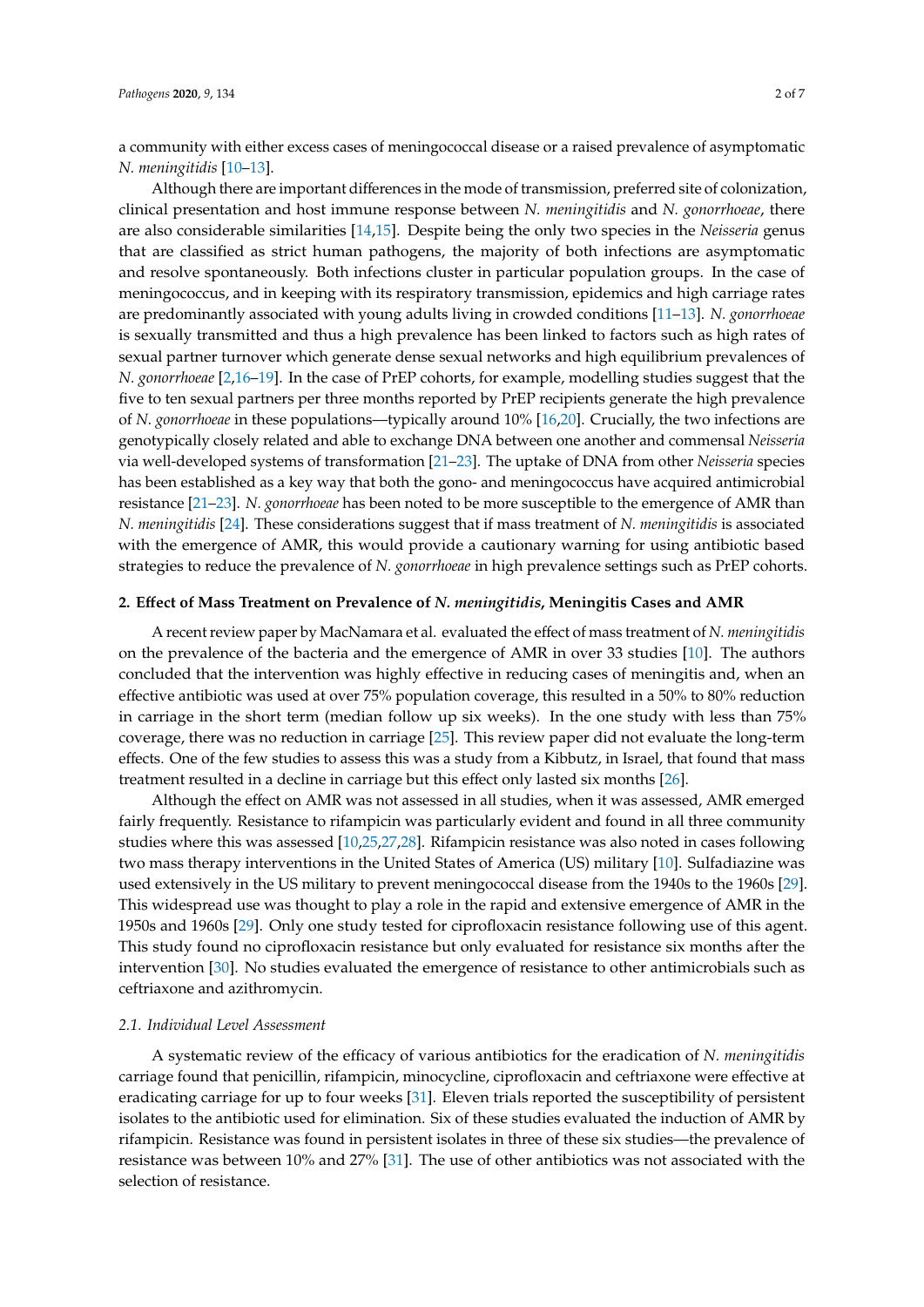#### *2.2. Association between Overcrowding and N. meningitidis Prevalence*/*outbreaks 2.2. Association between Overcrowding and N. meningitidis Prevalence/outbreaks*

We could not find any systematic reviews on this topic, but there was broad consensus in the literature we reviewed that overcrowding (particularly for young adults) played a crucial role in outbreaks of meningococcal disease and increases in prevalence [\[11](#page-4-12)[,13](#page-4-9)[,26](#page-5-6)[,32\]](#page-5-12). Glover was the first to describe this association in 1917 in an outbreak of meningococcal disease in soldiers in military recruitment camps. Using nasopharyngeal cultures to evaluate meningococcal colonization prevalence, he noted a steep increase in prevalence following the overcrowding of recruits (Figure [1\)](#page-2-0) [\[13\]](#page-4-9). The camp was designed to accommodate 800 men but was accommodating close to 6000 men by the start of the epidemic. Of note, meningococcal prevalence decreased following measures that included reducing overcrowding (Figure [1\)](#page-2-0). A range of subsequent studies and reviews of the topic have produced similar findings [\[11,](#page-4-12)[26,](#page-5-6)[32\]](#page-5-12).  $\frac{\text{finding } [11.26, 32]}{\text{finding } [11.26, 32]}$ 

<span id="page-2-0"></span>

**Figure 1.** The temporal association between increased overcrowding (number of recruits) and **Figure 1.** The temporal association between increased overcrowding (number of recruits) and prevalence of N. meningitidis in military recruits in a training camp in the south of England in 1917. Week 1 represents the first week of September 2017. (Based on data from [\[10\]](#page-4-8) digitized with WebPlotDigitizer-4.2 and figure made in Stata 16.0).

## **3. Discussion 3. Discussion**

Mass treatment was fairly effective in the short term in reducing the prevalence of *N. meningitidis* Mass treatment was fairly effective in the short term in reducing the prevalence of *N. meningitidis* but this effect did not appear to persist beyond six months. Mass treatments appeared to result in the emergence of AMR to rifampicin and sulphadiazine. There was little or no data for other classes antibiotics. of antibiotics.

The utility of these findings is limited by the fact that the effect of mass treatment with the The utility of these findings is limited by the fact that the effect of mass treatment with the antibiotics currently mostly used to treat *N. gonorrhoeae* (azithromycin/ceftriaxone) was not assessed. antibiotics currently mostly used to treat *N. gonorrhoeae* (azithromycin/ceftriaxone) was not assessed. There are also important biological differences between N. meningitidis and N. gonorrhoeae, as well as differences between the mass administration of antibiotics during a meningococcal outbreak and the sustained high levels of antibiotic exposure in a PrEP cohort.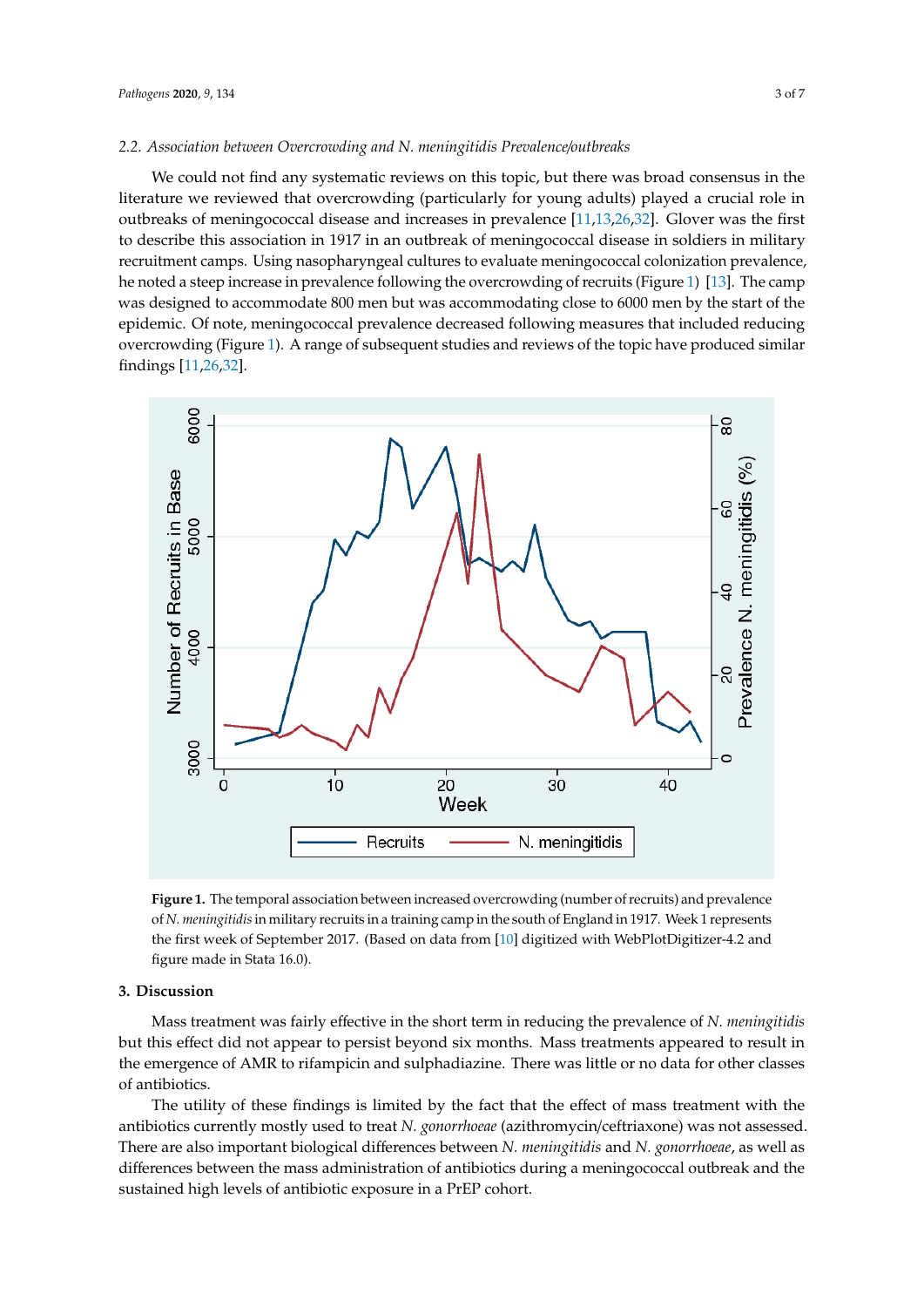Despite these important reservations, the fact that AMR can emerge so rapidly in the related *N. meningitidis* does provide additional motivation to be alert for the emergence of gonococcal AMR in PrEP and other high antibiotic exposure populations. There is increasing evidence that horizontal gene transfer plays an important role in the genesis of AMR in *N. meningitidis* and even more so in *N. gonorrhoeae.* For example, it has been established that transformation from commensal pharyngeal *Neisseria* spp. played an important role in *N. gonorrhoeae's* acquisition of resistance to extended spectrum cephalosporins [\[33](#page-5-13)[–35\]](#page-5-14). The acquisition of AMR via commensals can operate over much longer periods than direct selection during antibiotic therapy, as the commensals (and their resistance conferring genes) persist for longer periods than *N. gonorrhoeae*. These resistance genes can then be taken up months later by incoming gono- and meningococci [\[21–](#page-5-2)[23\]](#page-5-3). We could not find any studies that evaluated the effect of mass treatments on the antibiotic susceptibility of commensal *Neisseria* species and, thus, we were unable to evaluate this effect. Unsurprisingly, however, studies have found a link between antibiotic susceptibility of commensal *Neisseria* and antibiotic consumption [\[36\]](#page-5-15). A study from Japan found high proportions of circulating *Neisseria subflava* to have high miminum inhibitory concentrations for penicillin, cefixime, ciprofloxacin and tetracycline [\[36\]](#page-5-15). This was thought to be related to the high levels of the corresponding antimicrobial consumed in Japan [\[36](#page-5-15)[,37\]](#page-5-16). More direct evidence of this association comes from a study from Vietnam which found decreased cephalosporin susceptibility in commensal *Neisseria* to be related to recent cephalosporin consumption [\[38\]](#page-5-17).

Two trials have been conducted to assess if doxycycline pre- and post-exposure could reduce the incidence of bacterial STIs including gonorrhoea [\[39,](#page-6-0)[40\]](#page-6-1). Both studies found evidence of moderate reductions in chlamydia and syphilis incidence, but not gonorrhoea. The effect on AMR of pathogens and commensal organisms was not assessed in these studies.

Most people are persistently colonised during their lifetime with a variety of commensal *Neisseria* species, any of which can become a reservoir for AMR upon repeated exposure to antibiotic treatment of the host [\[41\]](#page-6-2). As a result, the selection pressure imposed by high antibiotic consumption is likely to be seen in these commensals before it becomes evident in gono- and menginococci [\[14\]](#page-4-10). As a result, commensal *Neisseria* could serve as an AMR early warning sign and it may be prudent to monitor the antibiotic susceptibilities of these commensal *Neisseria* species in high gonococcal prevalence and high antibiotic consumption populations, such as those on PrEP [\[42](#page-6-3)[,43\]](#page-6-4).

A further relevant parallel between gono- and meningococci is how the prevalence of both infections is strongly influenced by underlying dense contact networks—sexual networks and spatial networks, respectively [\[17–](#page-4-14)[19\]](#page-5-0). It is these underlying networks which are thus primary determinants of high prevalence and should be the targets of radical prevention [\[19](#page-5-0)[,43\]](#page-6-4). The high rates of partner change reported by PrEP recipients, for example, are responsible for the high prevalence of *N. gonorrhoeae* in this group [\[16,](#page-4-13)[20\]](#page-5-1). This high network connectivity could be reduced by increased condom usage or reduced rates of partner turnover. Vaccination represents an enticing alternative strategy—as demonstrated by the efficacy of vaccination against *N. meningiditis* [\[44](#page-6-5)[–49\]](#page-6-6). Although progress has been made in the development of a gonococcal vaccine, the best available vaccine (*N. meningitidis* group B outer membrane vaccine), appears to only have limited efficacy and for a short period [\[50–](#page-6-7)[52\]](#page-6-8). In the absence of an effective vaccine, it is understandable that efforts to control increasing incidence of *N. gonorrhoeae* have focused on strategies relying on antibiotics. The evidence reviewed here suggests that extensive use of antibiotics to control *N. meningitidis* prevalence runs the risk of inducing AMR. These findings provide further justification to reconsider antibiotic based strategies to reduce gonococcal prevalence—such as three-monthly screening for gohorrhoea/chlamydia in PrEP cohorts. They also provide further motivation for enhanced surveillance of AMR in all *Neisseria* species in high prevalence, high antibiotic consumption populations.

**Funding:** No funding was received for this work.

**Conflicts of Interest:** The author declares no conflict of interest.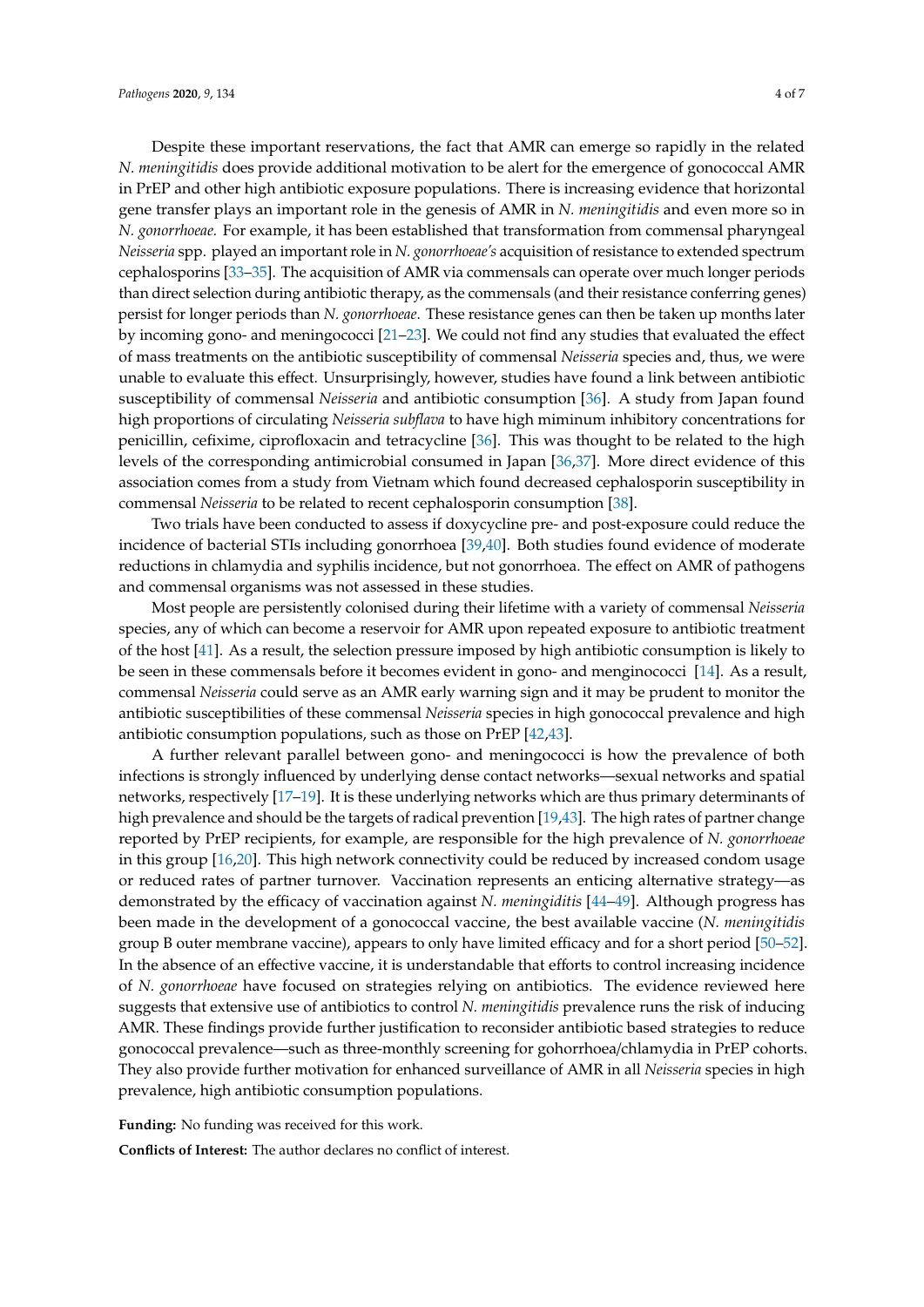## **Abbreviations**

| AMR  | Antimicrobial resistance |
|------|--------------------------|
| PrEP | Preexposure Prophylaxis  |
| US.  | United States of America |

## **References**

- <span id="page-4-0"></span>1. World Health Organization. *Global Health Sector Strategy on Sexually Transmitted Infections 2016–2021*; Towards ending STIs; WHO: Geneva, Switzerland, 2016.
- <span id="page-4-1"></span>2. Unemo, M.; Bradshaw, C.S.; Hocking, J.S.; de Vries, H.J.C.; Francis, S.C.; Mabey, D.; Marrazzo, J.M.; Sonder, G.J.B.; Schwebke, J.R.; Hoornenborg, E.; et al. Sexually transmitted infections: Challenges ahead. *Lancet Infect. Dis.* **2017**, *17*, e235–e279. [\[CrossRef\]](http://dx.doi.org/10.1016/S1473-3099(17)30310-9)
- <span id="page-4-2"></span>3. Kenyon, C.; Van Dijck, C.; Florence, E. Facing increased sexually transmitted infection incidence in HIV preexposure prophylaxis cohorts: What are the underlying determinants and what can be done? *Curr. Opin. Infect. Dis.* **2020**, *33*, 51–58. [\[CrossRef\]](http://dx.doi.org/10.1097/QCO.0000000000000621) [\[PubMed\]](http://www.ncbi.nlm.nih.gov/pubmed/31789694)
- <span id="page-4-3"></span>4. Kenyon, C. We need to consider collateral damage to resistomes when we decide how frequently to screen for chlamydia/gonorrhoea in PrEP cohorts. *AIDS* **2019**, *33*, 155–157. [\[CrossRef\]](http://dx.doi.org/10.1097/QAD.0000000000002020) [\[PubMed\]](http://www.ncbi.nlm.nih.gov/pubmed/30234609)
- <span id="page-4-4"></span>5. Wawer, M.J.; Sewankambo, N.K.; Serwadda, D.; Quinn, T.C.; Kiwanuka, N.; Li, C.; Lutalo, T.; Nalugoda, F.; Gaydos, C.A.; Moulton, L.H.; et al. Control of sexually transmitted diseases for AIDS prevention in Uganda: A randomised community trial. *Lancet* **1999**, *353*, 525–535. [\[CrossRef\]](http://dx.doi.org/10.1016/S0140-6736(98)06439-3)
- 6. Wawer, M.J.; Gray, R.H.; Sewankambo, N.K.; Serwadda, D.; Paxton, L.; Berkley, S.; McNairn, D.; Wabwire-Mangen, F.; Li, C.; Nalugoda, F.; et al. A randomized, community trial of intensive sexually transmitted disease control for AIDS prevention, Rakai, Uganda. *AIDS* **1998**, *12*, 1211–1225. [\[CrossRef\]](http://dx.doi.org/10.1097/00002030-199810000-00014)
- <span id="page-4-5"></span>7. Ghys, P.D.; Diallo, M.O.; Ettiègne-Traoré, V.; Satten, G.A.; Anoma, C.K.; Maurice, C.; Kadjo, J.C.; Coulibaly, I.M.; Wiktor, S.Z.; Greenberg, A.E.; et al. Effect of interventions to control sexually transmitted disease on the incidence of HIV infection in female sex workers. *AIDS* **2001**, *15*, 1421–1431. [\[CrossRef\]](http://dx.doi.org/10.1097/00002030-200107270-00012)
- <span id="page-4-6"></span>8. Olsen, G.A. Consumption of antibiotics in Greenland, 1964–1970. IV. Changes in the sensitivity of N. gonorrhoeae to antibiotics. *Br. J. Vener. Dis.* **1973**, *49*, 33–41. [\[CrossRef\]](http://dx.doi.org/10.1136/sti.49.1.33)
- <span id="page-4-7"></span>9. Kenyon, C.; Laumen, J.; Van Dijck, C. Could intensive screening for gonorrhoea/chlamydia in PrEP cohorts select for resistance? Historical lessons from a mass treatment campaign in Greenland. *Sex. Transm. Dis.* **2019**. [\[CrossRef\]](http://dx.doi.org/10.1097/OLQ.0000000000001092)
- <span id="page-4-8"></span>10. McNamara, L.A.; MacNeil, J.R.; Cohn, A.C.; Stephens, D.S. Mass chemoprophylaxis for control of outbreaks of meningococcal disease. *Lancet Infect. Dis.* **2018**, *18*, e272–e281. [\[CrossRef\]](http://dx.doi.org/10.1016/S1473-3099(18)30124-5)
- <span id="page-4-12"></span>11. Stephens, D.S.; Greenwood, B.; Brandtzaeg, P. Epidemic meningitis, meningococcaemia, and Neisseria meningitidis. *Lancet* **2007**, *369*, 2196–2210. [\[CrossRef\]](http://dx.doi.org/10.1016/S0140-6736(07)61016-2)
- 12. Ala'Aldeen, D.A.; Neal, K.R.; Ait-Tahar, K.; Nguyen-Van-Tam, J.S.; English, A.; Falla, T.J.; Hawkey, P.M.; Slack, R.C. Dynamics of meningococcal long-term carriage among university students and their implications for mass vaccination. *J. Clin. Microbiol.* **2000**, *38*, 2311–2316. [\[PubMed\]](http://www.ncbi.nlm.nih.gov/pubmed/10834994)
- <span id="page-4-9"></span>13. Glover, J. The cerebro-spinal fever epidemic of 1917 at X depot. *Epidemiol. Infect.* **1918**, *17*, 350–365. [\[CrossRef\]](http://dx.doi.org/10.1017/S002217240000718X) [\[PubMed\]](http://www.ncbi.nlm.nih.gov/pubmed/20474675)
- <span id="page-4-10"></span>14. Rotman, E.; Seifert, H.S. The genetics of Neisseria species. *Annu. Rev. Genet.* **2014**, *48*, 405–431. [\[CrossRef\]](http://dx.doi.org/10.1146/annurev-genet-120213-092007)
- <span id="page-4-11"></span>15. Lu, Q.F.; Cao, D.M.; Su, L.L.; Li, S.B.; Ye, G.B.; Zhu, X.Y.; Wang, J. Genus-Wide Comparative Genomics Analysis of Neisseria to Identify New Genes Associated with Pathogenicity and Niche Adaptation of Neisseria Pathogens. *Int. J. Genomics* **2019**, *2019*, 6015730. [\[CrossRef\]](http://dx.doi.org/10.1155/2019/6015730) [\[PubMed\]](http://www.ncbi.nlm.nih.gov/pubmed/30775379)
- <span id="page-4-13"></span>16. Tsoumanis, A.; Hens, N.; Kenyon, C.R. Is screening for chlamydia and gonorrhea in men who have sex with men associated with reduction of the prevalence of these infections? a systematic review of observational studies. *Sex. Transm. Dis.* **2018**, *45*, 615–622. [\[CrossRef\]](http://dx.doi.org/10.1097/OLQ.0000000000000824) [\[PubMed\]](http://www.ncbi.nlm.nih.gov/pubmed/29485537)
- <span id="page-4-14"></span>17. Ghani, A.C.; Swinton, J.; Garnett, G.P. The role of sexual partnership networks in the epidemiology of gonorrhea. *Sex. Transm. Dis.* **1997**, *24*, 45–56. [\[CrossRef\]](http://dx.doi.org/10.1097/00007435-199701000-00009)
- 18. Garnett, G.P.; Mertz, K.J.; Finelli, L.; Levine, W.C.; St Louis, M.E. The transmission dynamics of gonorrhoea: Modelling the reported behaviour of infected patients from Newark, New Jersey. *Philos. Trans. R. Soc. Lond. B Biol. Sci.* **1999**, *354*, 787–797. [\[CrossRef\]](http://dx.doi.org/10.1098/rstb.1999.0431)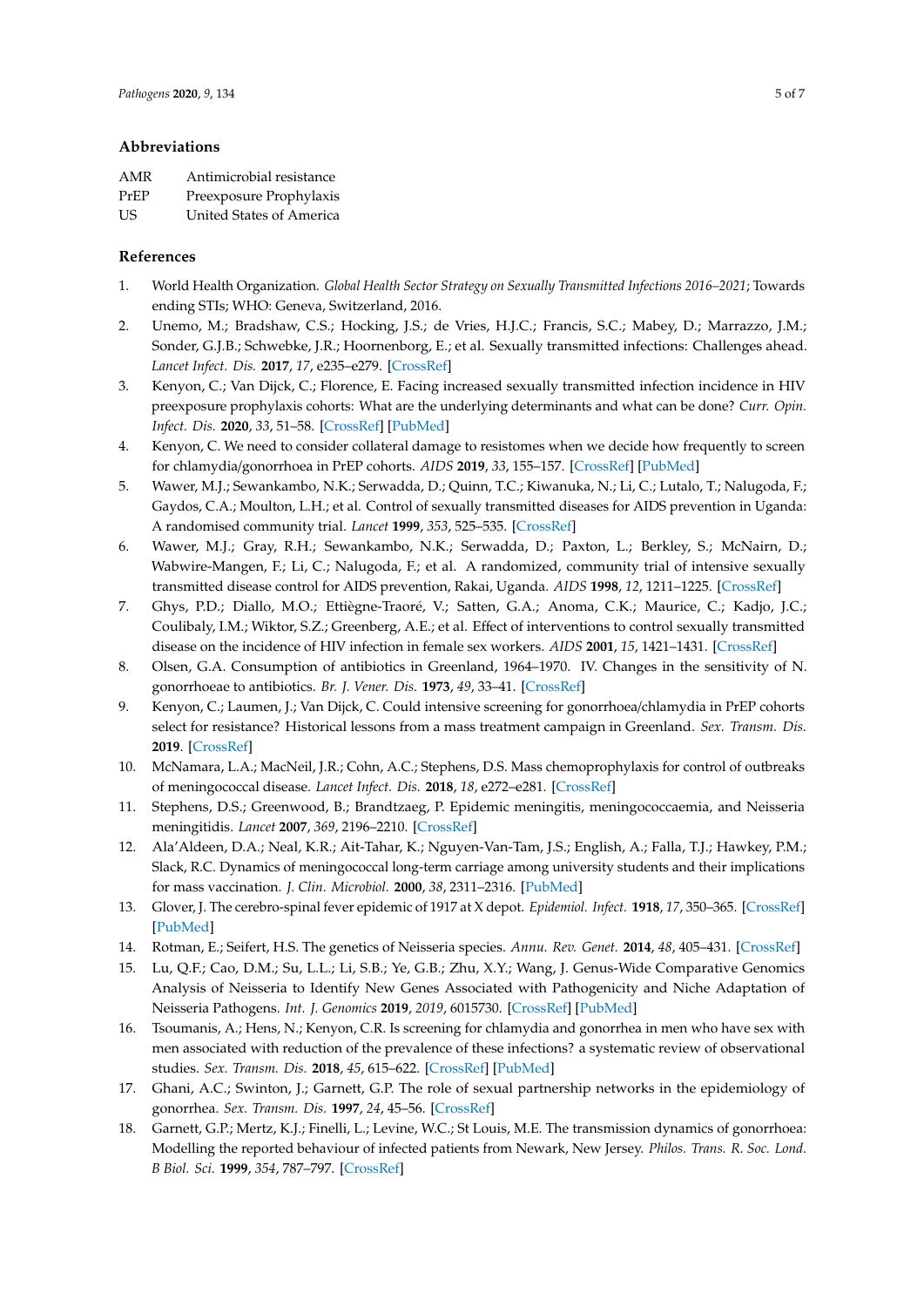- <span id="page-5-0"></span>19. Kenyon, C.; Delva, W. It's the network, stupid: A population's sexual network connectivity determines its STI prevalence. *F1000Res.* **2018**, *7*, 1880. [\[CrossRef\]](http://dx.doi.org/10.12688/f1000research.17148.1)
- <span id="page-5-1"></span>20. Buyze, J.; Vandenberghe, W.; Hens, N.; Kenyon, C. Current levels of gonorrhoea screening in MSM in Belgium may have little effect on prevalence: A modelling study. *Epidemiol. Infect.* **2018**, *146*, 333–338. [\[CrossRef\]](http://dx.doi.org/10.1017/S0950268818000092)
- <span id="page-5-2"></span>21. Chen, M.; Zhang, C.; Zhang, X.; Chen, M. Meningococcal quinolone resistance originated from several commensal Neisseria species. *Antimicrob.Agents Chemother.* **2019**, *64*, e01494-19. [\[CrossRef\]](http://dx.doi.org/10.1128/AAC.01494-19)
- 22. Bowler, L.D.; Zhang, Q.Y.; Riou, J.Y.; Spratt, B.G. Interspecies recombination between the penA genes of Neisseria meningitidis and commensal Neisseria species during the emergence of penicillin resistance in N. meningitidis: Natural events and laboratory simulation. *J. Bacteriol.* **1994**, *176*, 333–337. [\[CrossRef\]](http://dx.doi.org/10.1128/JB.176.2.333-337.1994) [\[PubMed\]](http://www.ncbi.nlm.nih.gov/pubmed/8288526)
- <span id="page-5-3"></span>23. Wadsworth, C.B.; Arnold, B.J.; Sater, M.R.A.; Grad, Y.H. Azithromycin Resistance through Interspecific Acquisition of an Epistasis-Dependent Efflux Pump Component and Transcriptional Regulator in Neisseria gonorrhoeae. *mBio* **2018**, *9*, e01419-18. [\[CrossRef\]](http://dx.doi.org/10.1128/mBio.01419-18) [\[PubMed\]](http://www.ncbi.nlm.nih.gov/pubmed/30087172)
- <span id="page-5-4"></span>24. Bash, M.C.; Matthias, K.A. Antibiotic Resistance in Neisseria. *Antimicrob. Drug Res.* **2017**, *2*, 843.
- <span id="page-5-5"></span>25. Saez-Nieto, J.A.; Perucha, M.; Casamayor, H.; Marcen, J.J.; Llacer, A.; Garcia-Barreno, B.; Casal, J. Outbreak of infection caused by Neisseria meningitidis group C type 2 in a nursery. *J. Infect.* **1984**, *8*, 49–55. [\[CrossRef\]](http://dx.doi.org/10.1016/S0163-4453(84)93327-9)
- <span id="page-5-6"></span>26. Block, C.; Raz, R.; Frasch, C.E.; Ephros, M.; Greif, Z.; Talmon, Y.; Rosin, D.; Bogokowsky, B. Re-emergence of meningococcal carriage on three-year follow-up of a kibbutz population after whole-community chemoprophylaxis. *Eur. J. Clin. Microbiol. Infect. Dis.* **1993**, *12*, 505–511. [\[CrossRef\]](http://dx.doi.org/10.1007/BF01970955)
- <span id="page-5-7"></span>27. Jackson, L.A.; Alexander, E.R.; Debolt, C.A.; Swenson, P.D.; Boase, J.; McDowell, M.G.; Reeves, M.W.; Wenger, J.D. Evaluation of the use of mass chemoprophylaxis during a school outbreak of enzyme type 5 serogroup B meningococcal disease. *Pediatr. Infect. Dis. J.* **1996**, *15*, 992–998. [\[CrossRef\]](http://dx.doi.org/10.1097/00006454-199611000-00012)
- <span id="page-5-8"></span>28. Pearce, M.C.; Sheridan, J.W.; Jones, D.M.; Lawrence, G.W.; Murphy, D.M.; Masutti, B.; McCosker, C.; Douglas, V.; George, D.; O'Keefe, A.; et al. Control of group C meningococcal disease in Australian aboriginal children by mass rifampicin chemoprophylaxis and vaccination. *Lancet* **1995**, *346*, 20–23. [\[CrossRef\]](http://dx.doi.org/10.1016/S0140-6736(95)92651-8)
- <span id="page-5-9"></span>29. Millar, J.W.; Siess, E.E.; Feldman, H.A.; Silverman, C.; Frank, P. In vivo and in vitro resistance to sulfadiazine in strains of Neisseria meningitidis. *JAMA* **1963**, *186*, 139–141. [\[CrossRef\]](http://dx.doi.org/10.1001/jama.1963.63710020008016)
- <span id="page-5-10"></span>30. Neal, K.; Irwin, D.; Davies, S.; Kaczmarski, E.; Wale, M. Sustained reduction in the carriage of Neisseria meningitidis as a result of a community meningococcal disease control programme. *Epidemiol. Infect.* **1998**, *121*, 487–493. [\[CrossRef\]](http://dx.doi.org/10.1017/S0950268898001502) [\[PubMed\]](http://www.ncbi.nlm.nih.gov/pubmed/10030696)
- <span id="page-5-11"></span>31. Zalmanovici Trestioreanu, A.; Fraser, A.; Gafter-Gvili, A.; Paul, M.; Leibovici, L. Antibiotics for preventing meningococcal infections. *Cochrane Database Syst. Rev.* **2011**, CD004785. [\[CrossRef\]](http://dx.doi.org/10.1002/14651858.CD004785) [\[PubMed\]](http://www.ncbi.nlm.nih.gov/pubmed/24163051)
- <span id="page-5-12"></span>32. Stephens, D. Neisseria meningitidis. In *Mandell, Douglas, and Bennett's Principles and Practice of Infectious Diseases*; Bennett, J.E., Dolin, R., Blaser, M.J., Eds.; Elsevier Health Sciences: Amsterdam, The Netherlands, 2019.
- <span id="page-5-13"></span>33. Unemo, M.; Shafer, W.M. Antimicrobial resistance in Neisseria gonorrhoeae in the 21st century: Past, evolution, and future. *Clin. Microbiol. Rev.* **2014**, *27*, 587–613. [\[CrossRef\]](http://dx.doi.org/10.1128/CMR.00010-14) [\[PubMed\]](http://www.ncbi.nlm.nih.gov/pubmed/24982323)
- 34. Ito, M.; Deguchi, T.; Mizutani, K.S.; Yasuda, M.; Yokoi, S.; Ito, S.; Takahashi, Y.; Ishihara, S.; Kawamura, Y.; Ezaki, T. Emergence and spread of Neisseria gonorrhoeae clinical isolates harboring mosaic-like structure of penicillin-binding protein 2 in Central Japan. *Antimicrob. Agents Chemother.* **2005**, *49*, 137–143. [\[CrossRef\]](http://dx.doi.org/10.1128/AAC.49.1.137-143.2005) [\[PubMed\]](http://www.ncbi.nlm.nih.gov/pubmed/15616287)
- <span id="page-5-14"></span>35. Tanaka, M.; Nakayama, H.; Huruya, K.; Konomi, I.; Irie, S.; Kanayama, A.; Saika, T.; Kobayashi, I. Analysis of mutations within multiple genes associated with resistance in a clinical isolate of Neisseria gonorrhoeae with reduced ceftriaxone susceptibility that shows a multidrug-resistant phenotype. *Int J Antimicrob Agents* **2006**, *27*, 20–26. [\[CrossRef\]](http://dx.doi.org/10.1016/j.ijantimicag.2005.08.021) [\[PubMed\]](http://www.ncbi.nlm.nih.gov/pubmed/16318912)
- <span id="page-5-15"></span>36. Furuya, R.; Onoye, Y.; Kanayama, A.; Saika, T.; Iyoda, T.; Tatewaki, M.; Matsuzaki, K.; Kobayashi, I.; Tanaka, M. Antimicrobial resistance in clinical isolates of Neisseria subflava from the oral cavities of a Japanese population. *J. Infect. Chemother.* **2007**, *13*, 302–304. [\[CrossRef\]](http://dx.doi.org/10.1007/s10156-007-0541-8)
- <span id="page-5-16"></span>37. Kenyon, C.; Buyze, J.; Wi, T. Antimicrobial consumption and susceptibility of Neisseria gonorrhoeae: A global ecological analysis. *Front. Med.* **2018**, *5*, 329. [\[CrossRef\]](http://dx.doi.org/10.3389/fmed.2018.00329)
- <span id="page-5-17"></span>38. Dong, H.V.; Pham, L.Q.; Nguyen, H.T.; Nguyen, M.X.B.; Nguyen, T.V.; May, F.; Le, G.M.; Klausner, J.D. Decreased Cephalosporin Susceptibility of Oropharyngeal Neisseria Species in Antibiotic-Using Men-who-have-sex-with-men of Hanoi, Vietnam. *Clin. Infect. Dis.* **2019**, ciz365. [\[CrossRef\]](http://dx.doi.org/10.1093/cid/ciz365)